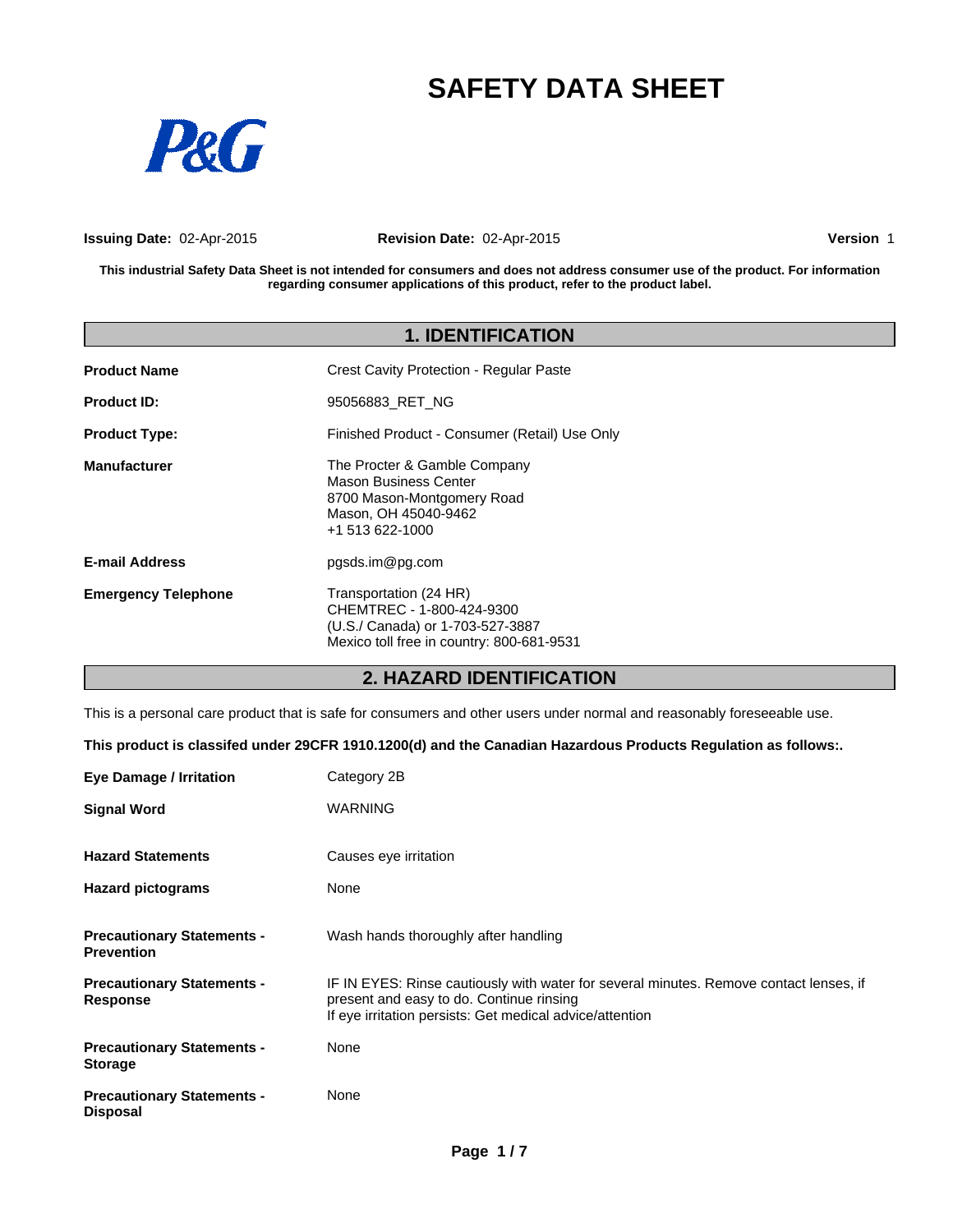**Hazards not otherwise classified (HNOC)** None

### **3. COMPOSITION/INFORMATION ON INGREDIENTS**

### **Ingredients are listed according to 29CFR 1910.1200 Appendix D and the Canadian Hazardous Products Regulation**

| <b>Chemical Name</b>                                 | <b>Synonyms</b> | <b>Trade Secret</b> | <b>CAS-No</b>  | Weight %                |
|------------------------------------------------------|-----------------|---------------------|----------------|-------------------------|
| Silica gel, pptd., cryst.-free                       |                 | No                  | 112926-00-8    | $15 - 20$               |
| Sulfuric acid monododecyl ester<br>sodium salt (1:1) |                 | No                  | $151 - 21 - 3$ |                         |
| Sodium fluoride                                      |                 | No                  | 7681-49-4      | $-1.0$<br>∩ 1<br>$\sim$ |

### **Active pharmaceutical ingredient**

| Chemical<br><b>Name</b> | 97<br>nvms | $S-No$                               | Weight %         |
|-------------------------|------------|--------------------------------------|------------------|
| tluoride<br>Sodium      |            | 7681-<br>$\sim$<br>1 - 4 9 - 4<br>т. | 213<br>◡.∠−<br>. |

### **4. FIRST AID MEASURES**

### **First aid measures for different exposure routes**

| Eye contact                                                                     | IF IN EYES: Rinse cautiously with water for several minutes. Remove contact lenses, if<br>present and easy to do. Continue rinsing. If eye irritation persists: Get medical<br>advice/attention. |
|---------------------------------------------------------------------------------|--------------------------------------------------------------------------------------------------------------------------------------------------------------------------------------------------|
| Skin contact                                                                    | None under normal use.                                                                                                                                                                           |
| Ingestion                                                                       | Call a physician or poison control center immediately if overdosed.                                                                                                                              |
| Inhalation                                                                      | None under normal use.                                                                                                                                                                           |
| Most important symptoms/effects, May cause eye irritation.<br>acute and delayed |                                                                                                                                                                                                  |

**Indication of immediate medical attention and special treatment needed, if necessary**

**Notes to Physician** Treat symptomatically.

### **5. FIRE-FIGHTING MEASURES**

| Suitable extinguishing media                      | Use extinguishing measures that are appropriate to local circumstances and the<br>surrounding environment.                                |
|---------------------------------------------------|-------------------------------------------------------------------------------------------------------------------------------------------|
| Unsuitable Extinguishing Media                    | None.                                                                                                                                     |
| <b>Special hazard</b>                             | None known.                                                                                                                               |
| Special protective equipment for<br>fire-fighters | As in any fire, wear self-contained breathing apparatus pressure-demand, MSHA/NIOSH<br>(approved or equivalent) and full protective gear. |
| Specific hazards arising from the<br>chemical     | None.                                                                                                                                     |

### **6. ACCIDENTAL RELEASE MEASURES**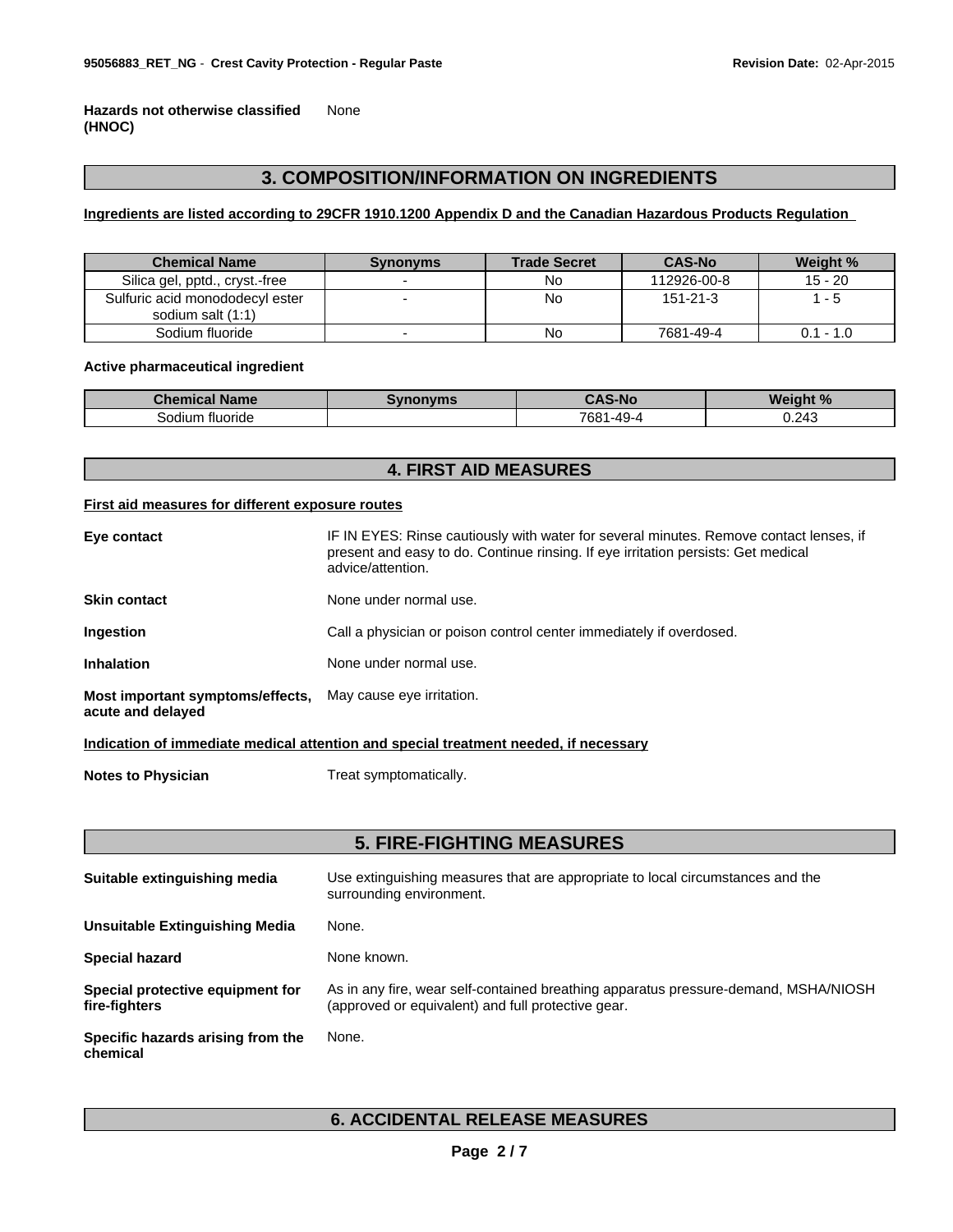## **Personal precautions, protective equipment and emergency procedures Personal precautions** None under normal use conditions. **Advice for emergency responders** Use personal protective equipment as required. **Environmental precautions Household:** Product is safe to dispose of in household garbage or down the drain. **Non-household:** Do not discharge product into natural waters without pre-treatment or adequate dilution. **Methods and materials for containment and cleaning up Methods for containment** No information available. **Methods for cleaning up** No information available. **7. HANDLING AND STORAGE Precautions for safe handling Advice on safe handling** Handle in accordance with good industrial hygiene and safety practice. **Conditions for safe storage, including any incompatibilities Storage Conditions** Keep containers tightly closed in a dry, cool and well-ventilated place. **Incompatible products** None known.

### **8. EXPOSURE CONTROLS/PERSONAL PROTECTION**

### **Control parameters**

### **Exposure Guidelines** .

| <b>Chemical Name</b>           | <b>CAS-No</b> | <b>ACGIH TLV</b>               | <b>OSHA PEL</b>                                                                                                           | <b>Mexico PEL</b>                 |
|--------------------------------|---------------|--------------------------------|---------------------------------------------------------------------------------------------------------------------------|-----------------------------------|
| Silica gel, pptd., cryst.-free | 112926-00-8   |                                | (vacated) TWA: 6 mg/m <sup>3</sup><br><1% Crystalline silica<br>TWA: 20 mppcf<br>$(80)/(%$ SiO2) mg/m <sup>3</sup><br>TWA | Mexico: TWA 10 mg/m <sup>3</sup>  |
| Sodium fluoride                | 7681-49-4     | TWA: 2.5 mg/m <sup>3</sup> $F$ | TWA: 2.5 mg/m <sup>3</sup> $F$<br>TWA: $2.5 \text{ mg/m}^3$ dust<br>(vacated) TWA: 2.5 mg/m <sup>3</sup>                  | Mexico: TWA 2.5 mg/m <sup>3</sup> |

| <b>Chemical Name</b>           | <b>CAS-No</b> | Alberta                   | Quebec                    | <b>Ontario TWAEV</b>       | <b>British Columbia</b>   |
|--------------------------------|---------------|---------------------------|---------------------------|----------------------------|---------------------------|
| Silica gel, pptd., cryst.-free | 112926-00-8   |                           | TWA: 6 $ma/m3$            | TWA: $10 \text{ ma/m}^3$   | TWA: $4 \text{ ma/m}^3$   |
|                                |               |                           |                           |                            | TWA: $1.5 \text{ ma/m}^3$ |
| Sodium fluoride                | 7681-49-4     | TWA: $2.5 \text{ ma/m}^3$ | TWA: $2.5 \text{ ma/m}^3$ | TWA: 2.5 mg/m <sup>3</sup> | TWA: $2.5 \text{ ma/m}^3$ |

No relevant exposure guidelines for other ingredients

**Exposure controls**

**Engineering Measures** No information available

**Personal Protective Equipment** 

| <b>Eye Protection</b>  | <b>Manufacturing Sites:</b>                                                                 |
|------------------------|---------------------------------------------------------------------------------------------|
|                        | Safety glasses with side-shields                                                            |
|                        | Distribution, Workplace and Household Settings:<br>No special protective equipment required |
| <b>Hand Protection</b> | No special protective equipment required                                                    |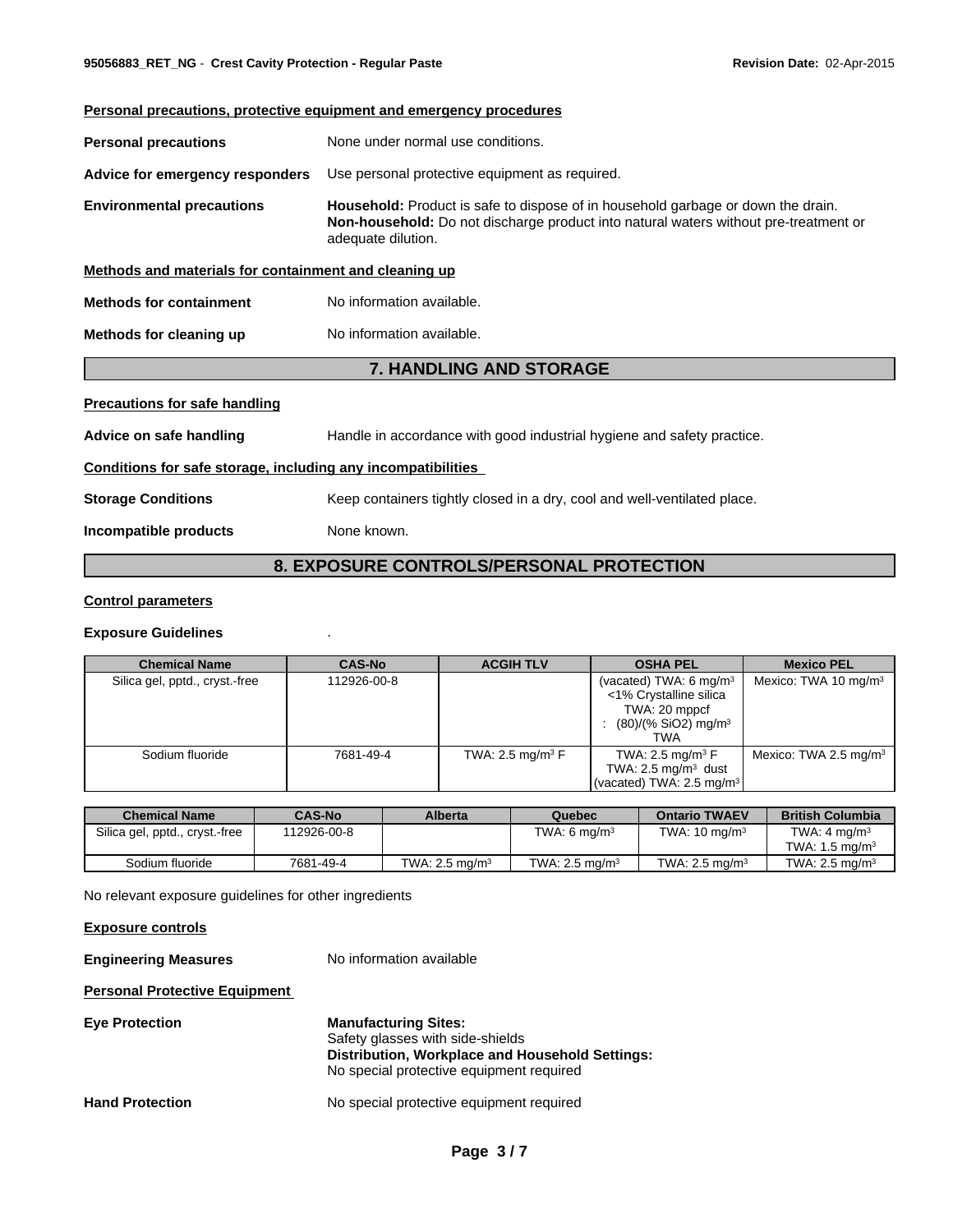**Skin and Body Protection** No special protective equipment required

**Respiratory Protection** No special protective equipment required

### **9. PHYSICAL AND CHEMICAL PROPERTIES**

| Physical State @20°C<br>Appearance<br>Odor<br><b>Odor threshold</b> | Semi-Solid<br>Various color by product<br>Mint-like, fruity, Spicy<br>No information available |             |
|---------------------------------------------------------------------|------------------------------------------------------------------------------------------------|-------------|
| Property                                                            | Values                                                                                         | <b>Note</b> |
| pH value                                                            | $6.0 - 9.0$                                                                                    |             |
| <b>Melting/freezing point</b>                                       | No information available                                                                       |             |
| Boiling point/boiling range                                         | No information available                                                                       |             |
| <b>Flash point</b>                                                  | No information available                                                                       |             |
| <b>Evaporation rate</b>                                             | No information available                                                                       |             |
| Flammability (solid, gas)                                           | No information available                                                                       |             |
| <b>Flammability Limits in Air</b>                                   |                                                                                                |             |
| <b>Upper flammability limit</b>                                     | No information available                                                                       |             |
| <b>Lower Flammability Limit</b>                                     | No information available                                                                       |             |
| Vapor pressure                                                      | No information available                                                                       |             |
| <b>Vapor density</b>                                                | No information available                                                                       |             |
| <b>Relative density</b>                                             | No information available                                                                       |             |
| <b>Water solubility</b>                                             | No information available                                                                       |             |
| Solubility in other solvents                                        | No information available                                                                       |             |
| Partition coefficient: n-octanol/waterNo information available      |                                                                                                |             |
| <b>Autoignition temperature</b>                                     | No information available                                                                       |             |
| <b>Decomposition temperature</b>                                    | No information available                                                                       |             |
| <b>Viscosity of Product</b>                                         | No information available                                                                       |             |
| <b>VOC Content (%)</b>                                              | Products comply with US state and federal regulations for VOC content in consumer              |             |

products.

### **10. STABILITY AND REACTIVITY**

| <b>Reactivity</b>          | None under normal use conditions.        |
|----------------------------|------------------------------------------|
| <b>Stability</b>           | Stable under normal conditions.          |
| Hazardous polymerization   | Hazardous polymerization does not occur. |
| <b>Hazardous Reactions</b> | None under normal processing.            |
| <b>Conditions to Avoid</b> | None under normal processing.            |
| <b>Materials to avoid</b>  | None in particular.                      |

**Hazardous Decomposition Products** None under normal use.

### **11. TOXICOLOGICAL INFORMATION**

### **Product Information Information on likely routes of exposure**

| <b>Inhalation</b>   | No known effect.                             |
|---------------------|----------------------------------------------|
| <b>Skin contact</b> | No known effect.                             |
| Ingestion           | No known effect.                             |
| Eye contact         | Avoid contact with eyes. Irritating to eyes. |

### **Delayed and immediate effects as well as chronic effects from short and long-term exposure**

Acute toxicity **No known effect.**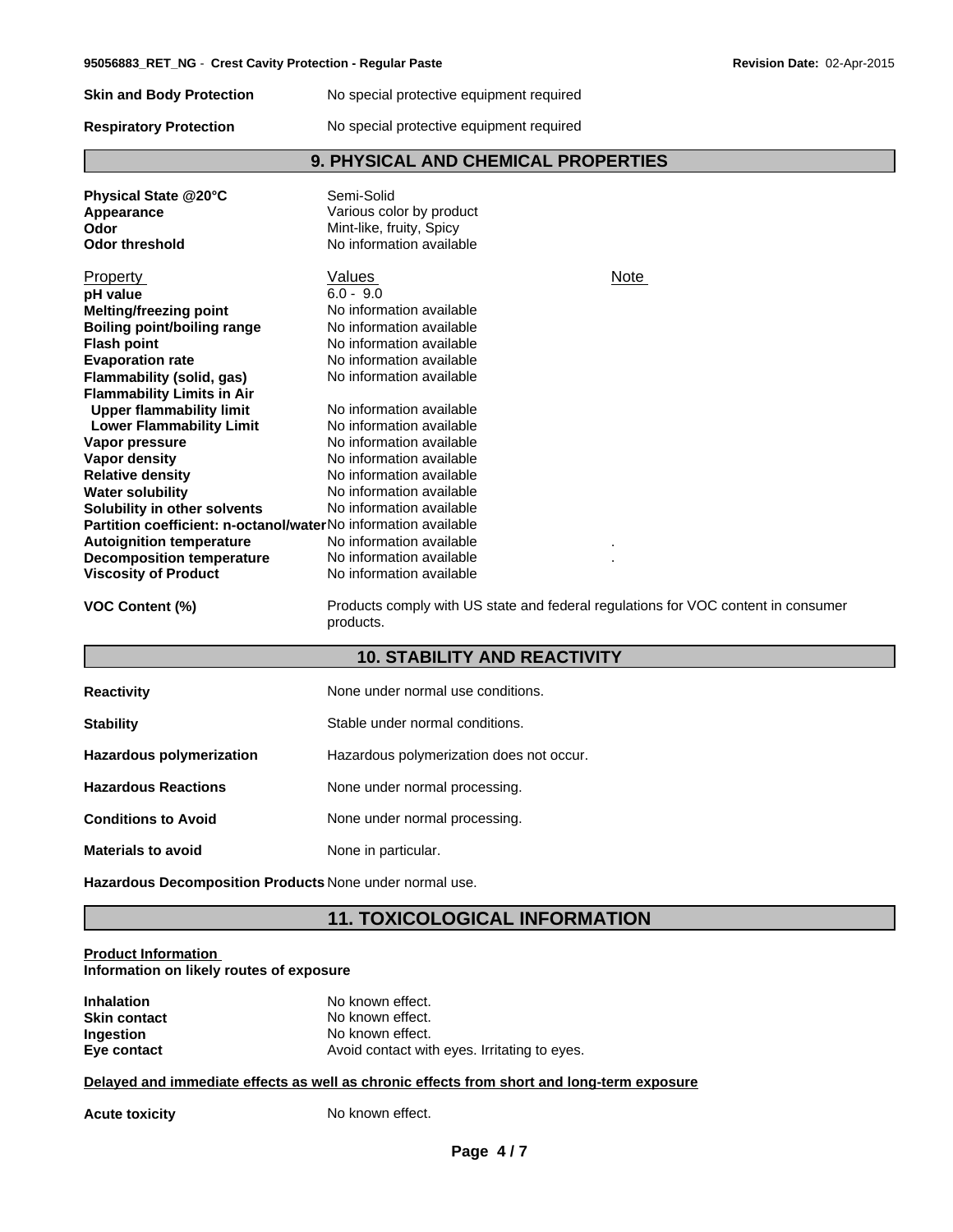| <b>Skin corrosion/irritation</b>  | No known effect.    |
|-----------------------------------|---------------------|
| Serious eye damage/eye irritation | Irritating to eyes. |
| <b>Skin sensitization</b>         | No known effect.    |
| <b>Respiratory sensitization</b>  | No known effect.    |
| Germ cell mutagenicity            | No known effect.    |
| <b>Neurological Effects</b>       | No known effect.    |
| <b>Reproductive toxicity</b>      | No known effect.    |
| <b>Developmental toxicity</b>     | No known effect.    |
| <b>Teratogenicity</b>             | No known effect.    |
| <b>STOT - single exposure</b>     | No known effect.    |
| <b>STOT - repeated exposure</b>   | No known effect.    |
| <b>Target Organ Effects</b>       | No known effect.    |
| <b>Aspiration hazard</b>          | No known effect.    |
| Carcinogenicity                   | No known effect.    |

### **Component Information**

| <b>Chemical Name</b>            | <b>CAS-No</b>  | LD50 Oral                  | <b>LD50 Dermal</b>        | <b>LC50 Inhalation</b> |
|---------------------------------|----------------|----------------------------|---------------------------|------------------------|
| Sulfuric acid monododecyl ester | $151 - 21 - 3$ | 977 mg/kg bw (OECD 401;    | > 500 mg/kg bw (Read      |                        |
| sodium salt (1:1)               |                | rat)                       | across data C10-16ASO4,   |                        |
|                                 |                |                            | NH4; guideline: Standard  |                        |
|                                 |                |                            | Procedure #10; fixed dose |                        |
|                                 |                |                            | procedure; rabbit; based  |                        |
|                                 |                |                            | on active ingredient)     |                        |
| Sodium fluoride                 | 7681-49-4      | 148.5 mg/kg bw (Similar to | > 2000 mg/kg bw (Test     |                        |
|                                 |                | EPA OPPTS 870.1100;        | substance name not        |                        |
|                                 |                | standard acute method;     | indicated; EPA OPPTS      |                        |
|                                 |                | rat)                       | 870.1200; standard acute  |                        |
|                                 |                |                            | method; rat)              |                        |

### **12. ECOLOGICAL INFORMATION**

### **Ecotoxicity**

The product is not expected to be hazardous to the environment. The product is not expected to be hazardous to waste watertreatment processes.

| Persistence and degradability    | Product is biodegradable.                |
|----------------------------------|------------------------------------------|
| <b>Bioaccumulative potential</b> | Bioaccumulation is unlikely.             |
| <b>Mobility</b>                  | Is not likely mobile in the environment. |
| Other adverse effects            | No information available.                |

### **13. DISPOSAL CONSIDERATIONS**

#### **Waste treatment**

| Waste from Residues / Unused<br><b>Products</b>                 | <b>Non-household:</b> Product is safe to dispose of in household garbage or down the drain.<br>The product is not expected to be hazardous to waste watertreatment processes. |
|-----------------------------------------------------------------|-------------------------------------------------------------------------------------------------------------------------------------------------------------------------------|
| Contaminated packaging                                          | Disposal should be in accordance with applicable regional, national and local laws and<br>regulations.                                                                        |
| California Hazardous Waste Codes 331<br>(non-household setting) |                                                                                                                                                                               |

### **14. TRANSPORT INFORMATION**

DOT Not regulated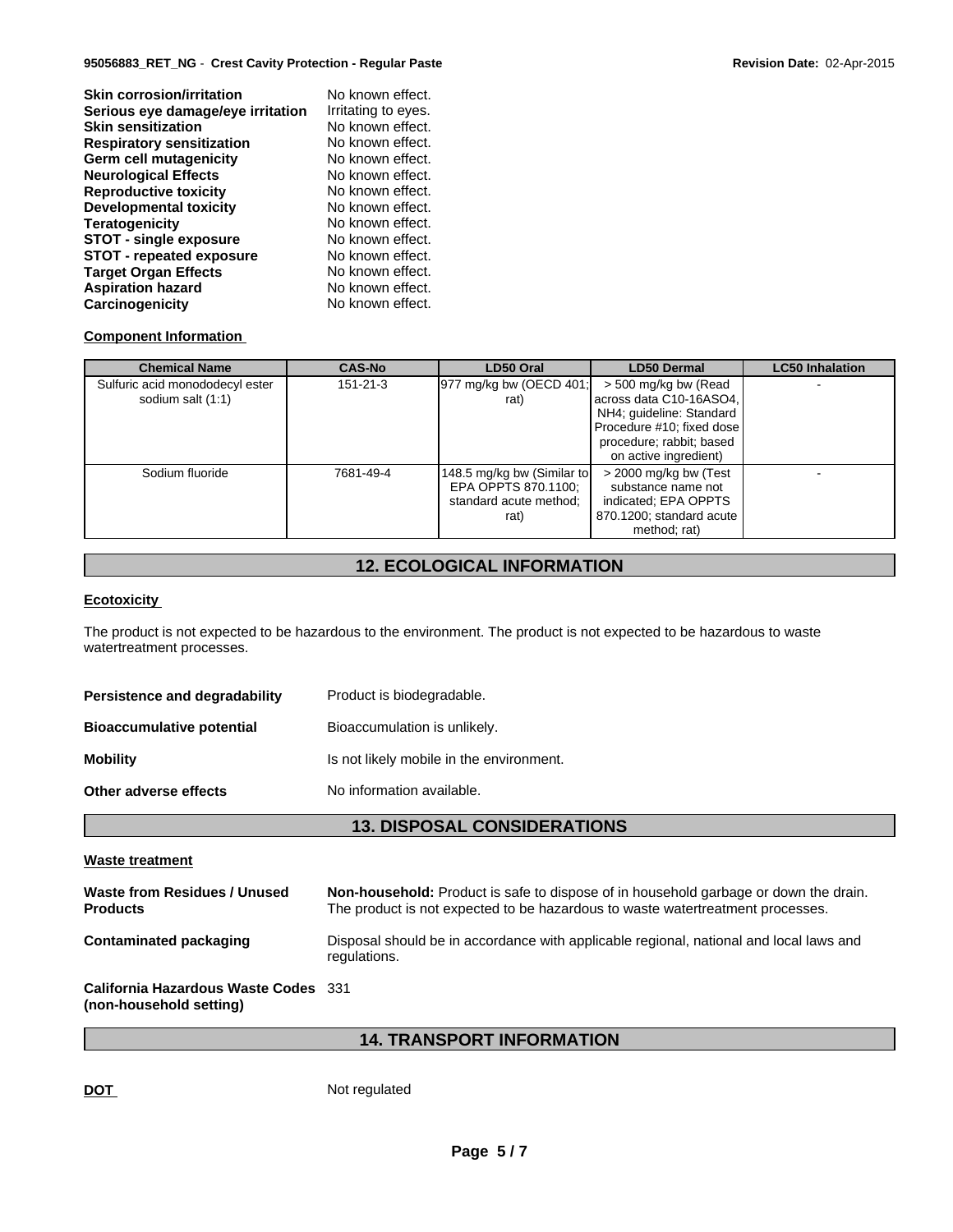|  | <b>IMDG</b> | Not regulated |
|--|-------------|---------------|
|--|-------------|---------------|

**IATA** Not regulated

### **15. REGULATORY INFORMATION**

### **U.S. Federal Regulations**

### **SARA 313**

Section 313 of Title III of the Superfund Amendments and Reauthorization Act of 1986 (SARA). This product does not contain any chemicals which are subject to the reporting requirements of the Act and Title 40 of the Code of Federal Regulations, Part 372

### **CERCLA**

This material, as supplied, contains one or more substances regulated as a hazardous substance under the Comprehensive Environmental Response Compensation and Liability Act (CERCLA) (40 CFR 302):

| <b>Chemical Name</b>                  | <b>CAS-No</b> | <b>Hazardous</b><br><b>Substances RQs</b> | <b>Extremely Hazardous</b><br><b>Substances RQs</b> | <b>CERCLA/SARA 302</b><br><b>TPQ</b> |
|---------------------------------------|---------------|-------------------------------------------|-----------------------------------------------------|--------------------------------------|
| Phosphoric acid, sodium salt<br>(1:3) | 7601-54-9     | 5000 lb                                   |                                                     |                                      |
| Sodium fluoride                       | 7681-49-4     | 1000 lb                                   |                                                     |                                      |

#### **Food and Drug Administration (FDA)**

The product described in this Material Safety Data Sheet is regulated under the Federal Food, Drug, and Cosmetics Act and is safe to use as per directions on container, box or accompanying literature (where applicable)

### **Clean Air Act, Section 112 Hazardous Air Pollutants (HAPs) (see 40 CFR 61)**

This product does not contain any substances regulated as hazardous air pollutants (HAPS) under Section 112 of the Clean Air Act Amendments of 1990.

### **Clean Water Act**

This product contains the following substances which are regulated pollutants pursuant to the Clean Water Act (40 CFR 122.21 and 40 CFR 122.42):

| <b>Chemical Name</b>                  | <b>CAS-No</b> | <b>CWA - Reportable</b><br>Quantities | <b>CWA - Toxic</b><br><b>Pollutants</b> | <b>CWA - Priority</b><br><b>Pollutants</b> | <b>CWA - Hazardous</b><br><b>Substances</b> |
|---------------------------------------|---------------|---------------------------------------|-----------------------------------------|--------------------------------------------|---------------------------------------------|
| Phosphoric acid, sodium<br>salt (1:3) | 7601-54-9     | 5000 lb                               |                                         |                                            |                                             |
| Sodium fluoride                       | 7681-49-4     | 1000 lb                               |                                         |                                            |                                             |

### **California Proposition 65**

This product is not subject to warning labeling under California Proposition 65.

### **U.S. State Regulations (RTK)**

| <b>Chemical Name</b>                | <b>CAS-No</b> | <b>New Jersey</b> |
|-------------------------------------|---------------|-------------------|
| Silica gel,<br>. pptd., cryst.-free | 12926-00-8    |                   |
| Sodium fluoride                     | 7681-49-4     |                   |

| Chemical Name                                | <b>CAS-No</b> | <b>Massachusetts</b> |
|----------------------------------------------|---------------|----------------------|
| $\sim$<br>pptd<br>crvst.-free<br>Silica del. | 12926-00-8    |                      |

| <b>Chemical Name</b>                       | <b>CAS-No</b> | Pennsylvania |
|--------------------------------------------|---------------|--------------|
| Silica gel, pptd., cryst.-free             | 112926-00-8   |              |
| Titanium oxide (TiO2)                      | 13463-67-7    |              |
| Phosphoric acid, sodium salt (1:3)         | 7601-54-9     |              |
| Methyl salicylate                          | 119-36-8      |              |
| Sodium fluoride                            | 7681-49-4     |              |
| 1,2-Benzisothiazol-3(2H)-one, 1,1-dioxide, | 128-44-9      |              |